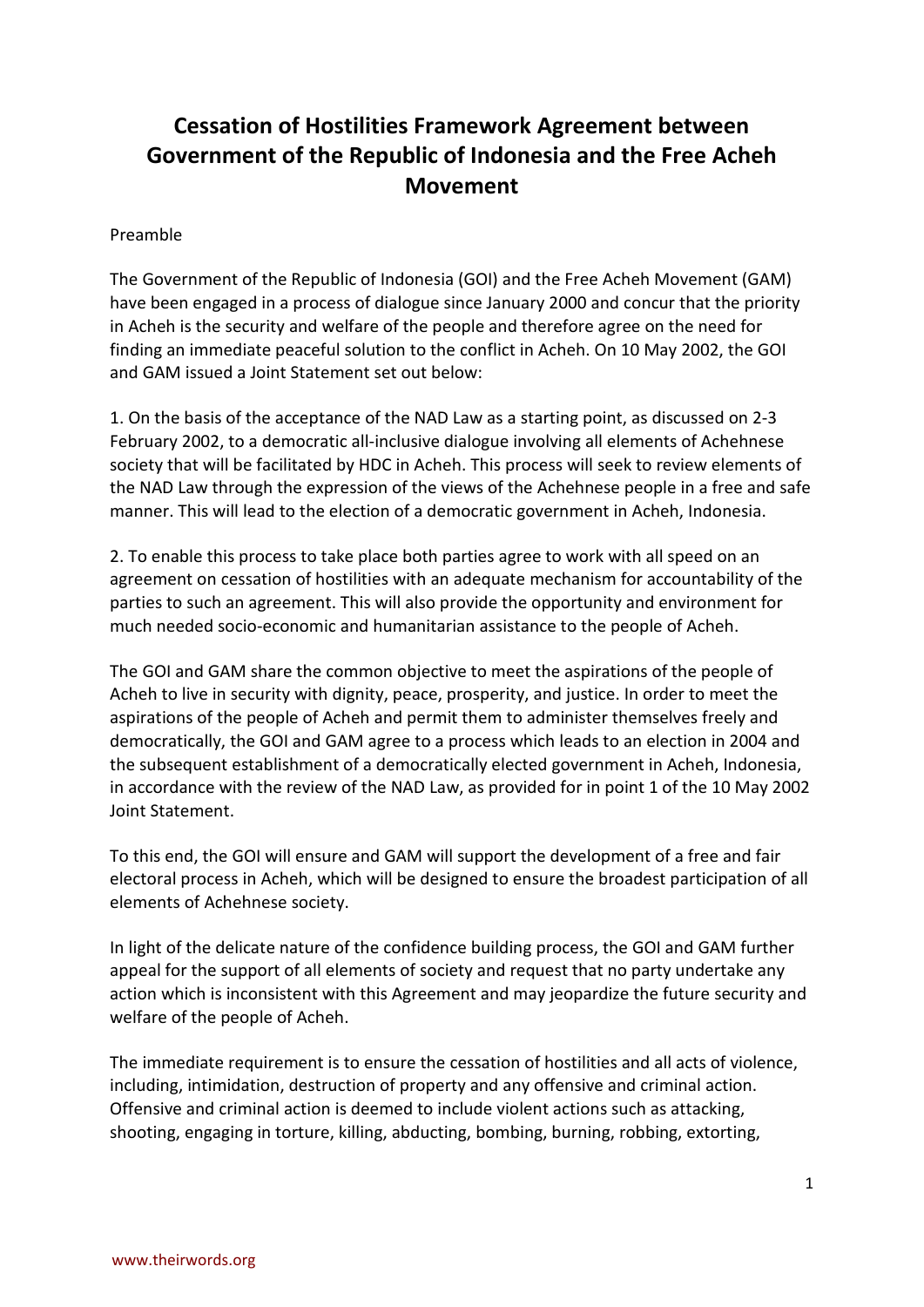threatening, terrorising, harassing, illegally arresting people, raping, and conducting illegal searches.

Throughout the peace process the maintenance of law and order in Acheh will continue to be the responsibility of the Indonesian Police (Polri). In this context, the mandate and mission of Brimob will be reformulated to strictly conform to regular police activities and as such will no longer initiate offensive actions against members of GAM not in contravention of the Agreement.

The JSC will be the point of reference for all complaints regarding police functions and action that are deemed to be in contravention of the spirit and letter of the Cessation of Hostilities (COH) Agreement. As such, the JSC will be responsible for defining, identifying and investigating when and if the police have breached their mandate.

With this general understanding, and to bring the peace process forward to the next phase, both parties hereby agree on the following:

Article 1: Objectives of the Cessation of Hostilities and All Acts of Violence

a) Since both sides have thus agreed that, from now on, enmity between them should be considered a thing of the past, the peace process, which is continued by an agreement on this phase, will proceed by building further confidence and both sides will prove to each other that they are serious about achieving this ultimate common objective.

b) The objectives of the cessation of hostilities and all acts of violence between both parties are (i) to proceed to the next phase of the peace process, as mutually agreed on 10 May 2002 in Switzerland; (ii) to continue the confidence building process with a view to eliminating all suspicions and creating a positive and co-operative atmosphere which will bring the conflict in Acheh to a peaceful conclusion; and, (iii) to enable, provided hostilities and all acts of violence cease, for the peace process to proceed to the next phases, i.e. the delivery of humanitarian, rehabilitation and reconstruction assistance.

Article 2: Commitment by Both Sides to Cease Hostilities and All Acts of Violence

a) Both sides explicitly express their commitment to meet the terms of this Agreement to cease hostilities and all forms of violence toward each other and toward the people in Acheh, by implementing the steps stipulated in this Agreement. In expressing such commitment, both sides guarantee that they are in full control of, respectively, TNI/Polri and GAM forces on the ground. GOI and GAM commit to control those groups that do not share their objectives but claim to be part of their forces.

b) Both sides further commit themselves to immediately after the signing of this Agreement to thoroughly inform their respective forces on the ground of the terms of this Agreement, and to instruct them to cease hostilities immediately.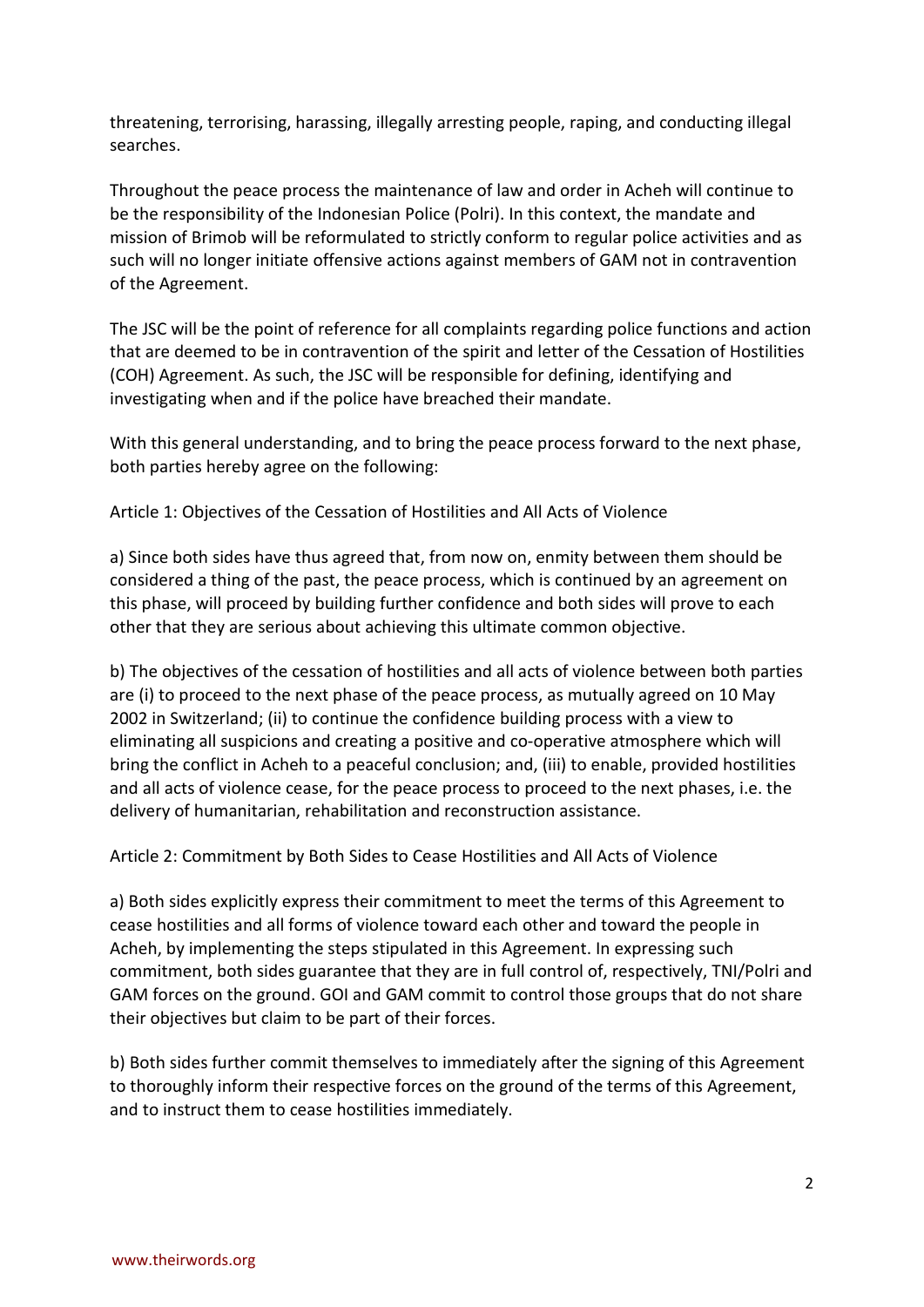c) Both sides agree that, should there be other parties taking advantage of the situation and disturbing the peaceful atmosphere, they will endeavour to take joint action against them to restore the peace.

d) During this confidence-building period, both sides agree that they will not increase their military strength, which includes re-deployment of forces, increase in military personnel or military equipment into Acheh.

e) HDC is requested to strictly facilitate the implementation of this Agreement.

f) Both parties will allow civil society to express without hindrance their democratic rights.

Article 3: Joint Security Committee (JSC)

a) The senior leadership in charge of security from each side will meet, in order to establish the initial contact and understanding between both sides. They should also (i) reactivate the Joint Security Committee (JSC), which was established during the implementation of the Humanitarian Pause, and (ii) commence discussion, in order to reach agreement expeditiously, on a plan of action for the JSC in discharging its duties.

b) The functions of JSC are: (i) to formulate the process of implementation of this Agreement; (ii) to monitor the security situation in Acheh; (iii) to undertake full investigation of any security violations; (iv) in such cases, to take appropriate action to restore the security situation and to agree beforehand on the sanctions to be applied, should any party violate this Agreement; (v) to publish weekly reports on the security situation in Acheh; (vi) to ensure that no new paramilitary force is created to assume previous functions of Brimob, and (vii) to design and implement a mutually agreed upon process of demilitarisation. Regarding this last task, the JSC will designate what will be called Peace Zones (see Art. 4(a)). After peace zones have been identified, the GAM will designate placement sites for its weapons. Two months after the signing of the COH and as confidence grows, GAM will begin the phased placement of its weapons, arms and ordinance in the designated sites. The JSC will also decide on a simultaneous phased relocation of TNI forces which will reformulate their mandate from a strike force to a defensive force. The GOI has the right to request HDC to undertake no-notice verification of the designated sites. With the growth in confidence of both parties in the process the phased placement of GAM weapons will be completed within a period of five months (see attached note).

c) The composition of JSC will be senior officials appointed as representatives of the GOI and the GAM and a senior third party personality of high standing agreed upon by both sides. Each senior official from the three parties are to be accompanied by up to four persons as members. The heads of delegations from both sides have to be senior and have the authority to be able to take decisions on the spot.

The third party (HDC) personality needs to be able to command the respect and high regard of both sides in order to be able to assist in resolving problems, as they arise.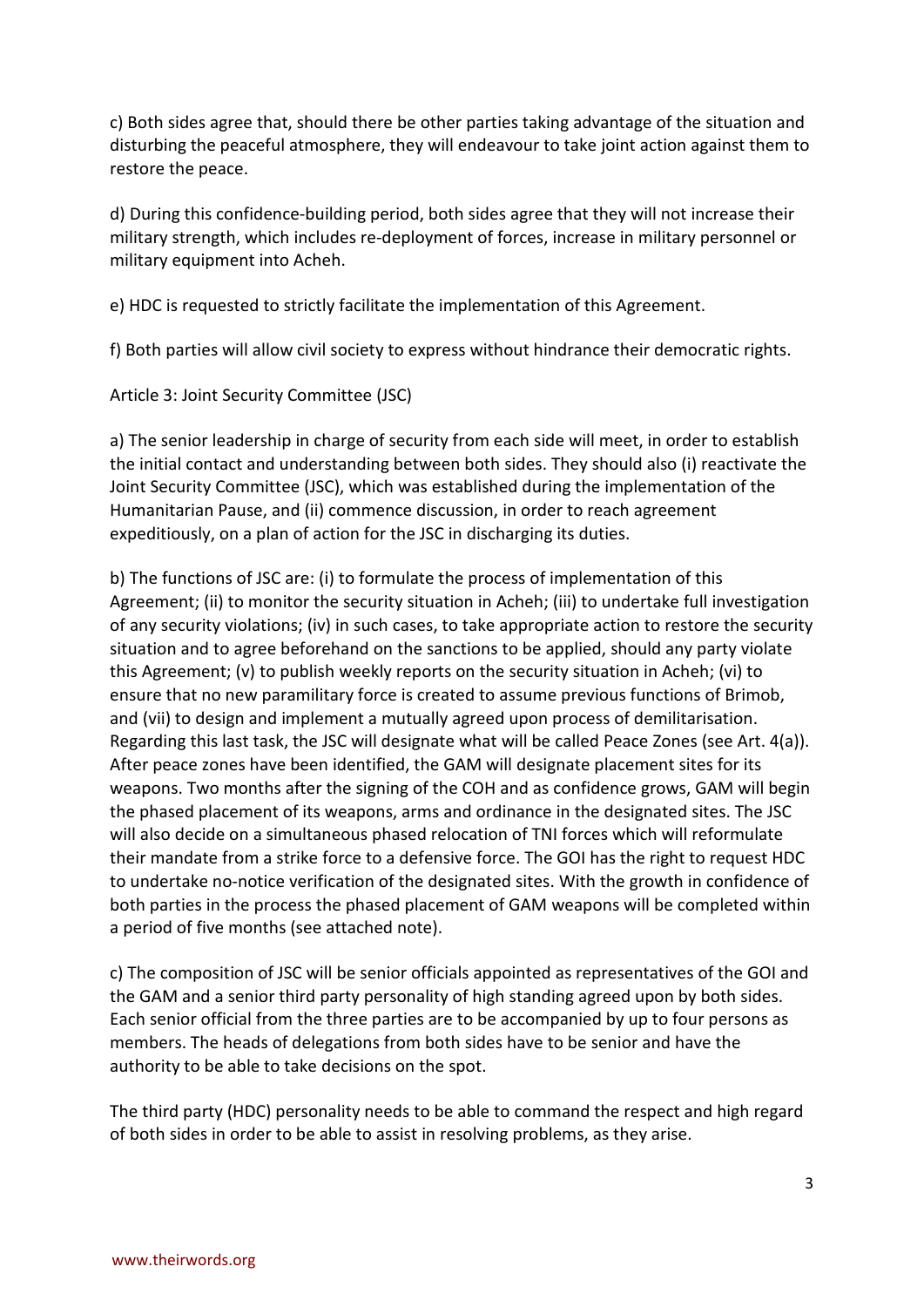d) In order to perform these functions, the JSC is to be assisted by a monitoring team or monitoring teams, which would be provided security guarantees by both sides in monitoring the security situation and in investigating any violation.

e) The composition of each of the monitoring teams are appointed officials as representatives of the High Command of the security forces of the GOI and the High Command of the forces of the GAM in Acheh and a senior third party military officer agreed upon by both sides reporting to the senior third party personality of high standing in the JSC.

f) JSC and the monitoring team(s) would be provided with the necessary technical and administrative staff and logistical support. The HDC is requested to facilitate the establishment of these bodies by providing the necessary funds, logistical and administrative facilities.

g) It is agreed upon that the JSC and the monitoring team(s) will be established and be operational within one month of the signing of this Agreement. Civil society has the right to provide inputs to the JSC.

Article 4: Establishment of "Peace Zones"

a) Following the signing of the COH Agreement, the JSC, with the direct participation of the senior leadership for security from both sides, will immediately identify and prepare locations of conflict to be designated as "Peace Zones". This would facilitate considerably the work of the JSC since it could focus its attention on these areas in establishing and maintaining security, and these zones, provided peace could be established, will be the focus of the initial humanitarian, rehabilitation and reconstruction assistance.

b) For the first two months after the signing, both parties will relocate to defensive positions as agreed upon by the JSC. Adjustments to these locations could be made by the JSC in order to separate the forces of both parties with sufficient distance to avoid contact or confrontation. Forces of both parties will refrain from operations, movements, activities or any provocative acts that could lead to contact or confrontation with each other.

c) In order to build trust and confidence during these crucial months, these zones and surroundings will be monitored by the tripartite monitoring teams. The JSC will be informed by both parties of any significant movements or activities in these areas.

d) POLRI will be able to investigate criminal activities in these areas in consultation with the JSC.

e) The designation of identified areas of demilitarised zones such as schools, mosques, health institutions and public places, bazaars, Achehnese meunasahs, market-places, foodstalls, communication centres including bus-terminals, taxi-stations, ferry-terminals, public roads, river transportation services, and fishing ports.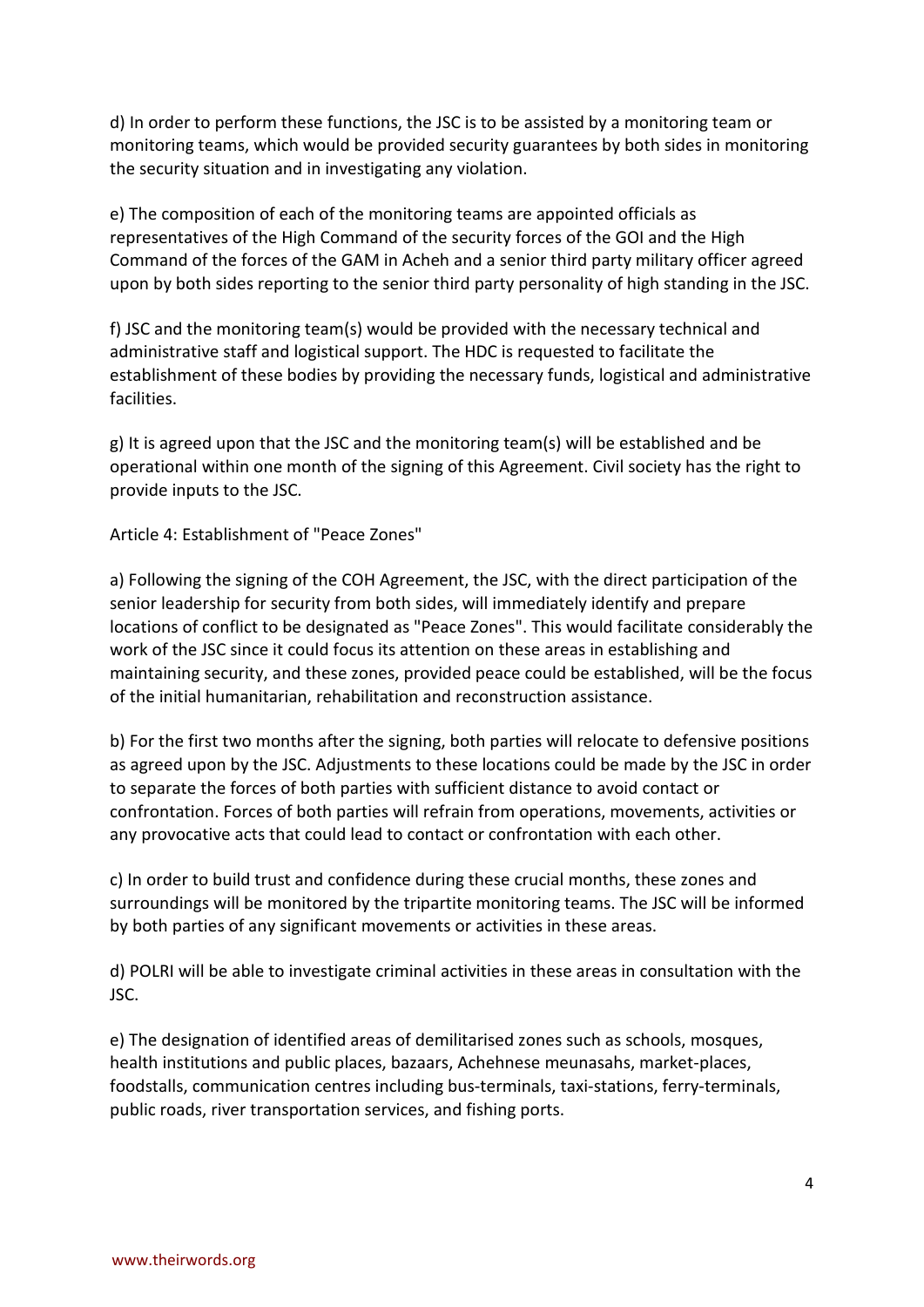## Article 5: Time Frames

a) Both sides agree that hostilities and all acts of violence by both sides should cease forever in Acheh.

b) Both sides also agree that hostilities and all acts of violence during the first three months from the time when the JSC and the monitoring team(s) become operational are very crucial as indicator of the seriousness of the commitment from both sides. If indeed hostilities and all acts of violence could decrease dramatically, or even cease altogether, during this first three month period, the Achehnese and other Indonesian people, and the international community, would consider that the peace process would most likely succeed.

c) During the period between the signing of this Agreement and the time when the JSC and the monitoring team(s) become operational, both signatories to this Agreement commit themselves to exercise the utmost restraint by not making any public statement that would inflame the feeling and sentiment of the other side, including the people, and by ensuring that their forces will not initiate any hostile act toward the other.

## Article 6: All-Inclusive Dialogue

The parties agree to support the process of All-Inclusive Dialogue in Acheh as provided for in the Joint Statement of 10 May 2002. The parties agree to ensure, through this Agreement, the necessary security and freedom of movement for all participants in the All-Inclusive Dialogue to enable the process to be conducted in a safe and fair manner, reflecting the views of all elements of Achehnese society. The parties reconfirm their agreement that the process of All-Inclusive Dialogue be facilitated by HDC.

## Article 7: Public Information and Communications

a) To ensure national and international support for the peace process in Acheh, the Agreement of 10 May 2002, and this Agreement and its implementation have to be publicised as widely as possible within one month of the signing of this Agreement. The process of implementation has to be as transparent as possible and the people have to be regularly informed of the progress made and difficulties encountered.

b) Communications to the public will be given priority, especially through the print and electronic media. Television and radio programmes have to be devised to enable obtaining inputs from the general public provided that they are conducted in a fair and balanced manner. The JSC remains the final reference on this matter.

c) Other media, such as community meetings, seminars, flyers, bumper stickers, T-shirts, and others could also be considered, as appropriate.

d) The HDC is requested to look for sources of funding these public information and communication activities.